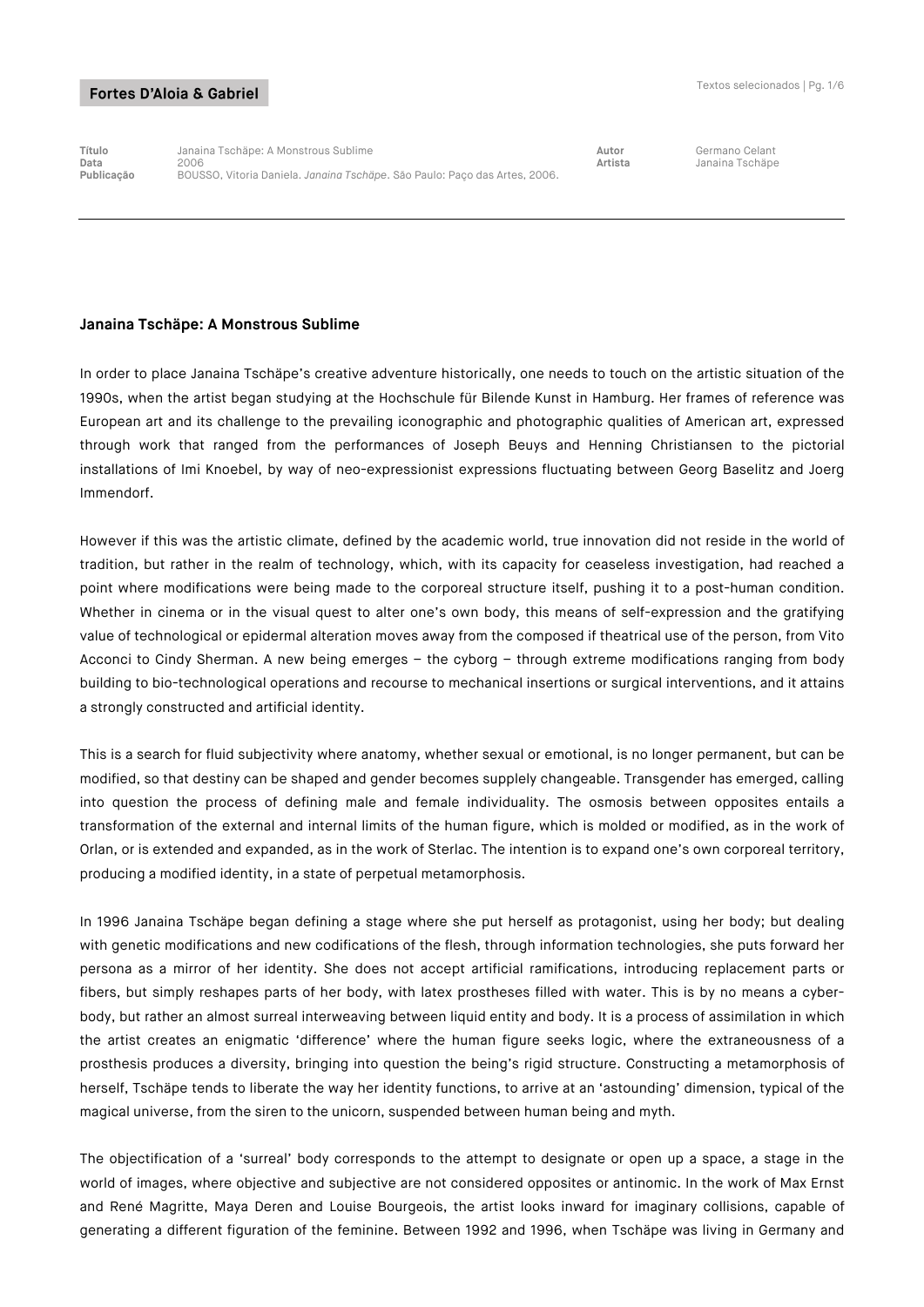**Título** Janaina Tschäpe: A Monstrous Sublime **Autor** Germano Celant **Data** 2006 **Artista** Janaina Tschäpe **Publicação** BOUSSO, Vitoria Daniela. *Janaina Tschäpe*. São Paulo: Paço das Artes, 2006.

Brazil, she stopped making sculpture and began focusing on photography, which became a spectacular space of ejection, a zone of suspended reality, wherein an indefinite series of fantasies can open up. It is a theater, entrusted with the rapid and immediate recording of an astounding condition, which can also be defined as the 'stage set of her desires'. It is a search for an interiority by way of externals, a quest for corporeal limits, which is also inspired by the Afro-Brazilian culture of Salvador, with its Candomblé rituals and an osmosis between religion and paganism. This is a mix that accepts the idea of 'seeing' and 'believing', resorting to the theatricality of magical objects. This explains, after Tschäpe's move to New York in 1996, her search for a fortuitous collision between body and object initially led her to choose a mattress, the oneiric symbol par excellence, as an object consonant with her ideas. The result was a performative dynamic that revealed its desire to 'sum up' the universe of day and night, conscious and unconscious, celebrating its energetic flow. "It was a solitary thing, it was a kind of transparent performance, it was just me finding the city, and finding myself."1

Another way to enact a change of identity is the mask, which the artist incorporated into her work in 1997, revealing her interest in the primitive and in Afro-Latin cultural tradition. Wearing a second skin on her face, Tschäpe tends to validate her search for a blend of different representations – the naïf, the child, the lunatic – in a sort of emblematic figure in whom one can recognize not only personal themes, but also anthropological assertions about her activity. Hers is a 'hybrid' image that avoids scientific rationality, but is, instead, a way of finding a different formality, one that can be applied to the body and can identify a magical sort of seduction, going against stereotypes of the feminine and women.

The mask is offered as the telos of an evolution and the point of convergence of different histories, the sum total of which constitutes a new being; the facial disguise is an 'other than the self' that, confusing characteristic features, effects a passage between object and subject, invites exchanges of identity and forms, which also leads to a form of instability of the figure. Intuiting this danger of continuous fluidity, the artist decided to move from an interchangeability of identity to a perpetual motion of her body. Thus after donning the last mask, which is completely white, she says: "I raised the face and I raised the identity,"<sup>2</sup> and she then decided to 'move' into the world. The change of sign then reveals her interest in a dynamic realm, beyond her interiority but tied to traveling and to related autobiographical experiences.

In 1996 Tschäpe began a visual 'voyage' that materialized in 100 Little Deaths, 1996-2002, a photographic sequence where what matters is the instability of the body in the space of different urban settings and the rapid execution. Moving between countries and continents, the artist recorded her physical transmutations and her passages through places: "the space was very related to either new places I was living, or new places I was going to… I was really a landscape."<sup>3</sup> Her work no longer consisted of maskings, but rather of actions that can germinate images, variable in time and space, transmuting the body into sculpture and experiencing the repetitiveness of an action, applied only to

<sup>-</sup><sup>1</sup> Germano Celant, interview with Janaina Tschäpe, New York, 2005, unpublished.

<sup>&</sup>lt;sup>2</sup> Germano Celant, op.cit.

<sup>3</sup> Germano Celant, op.cit.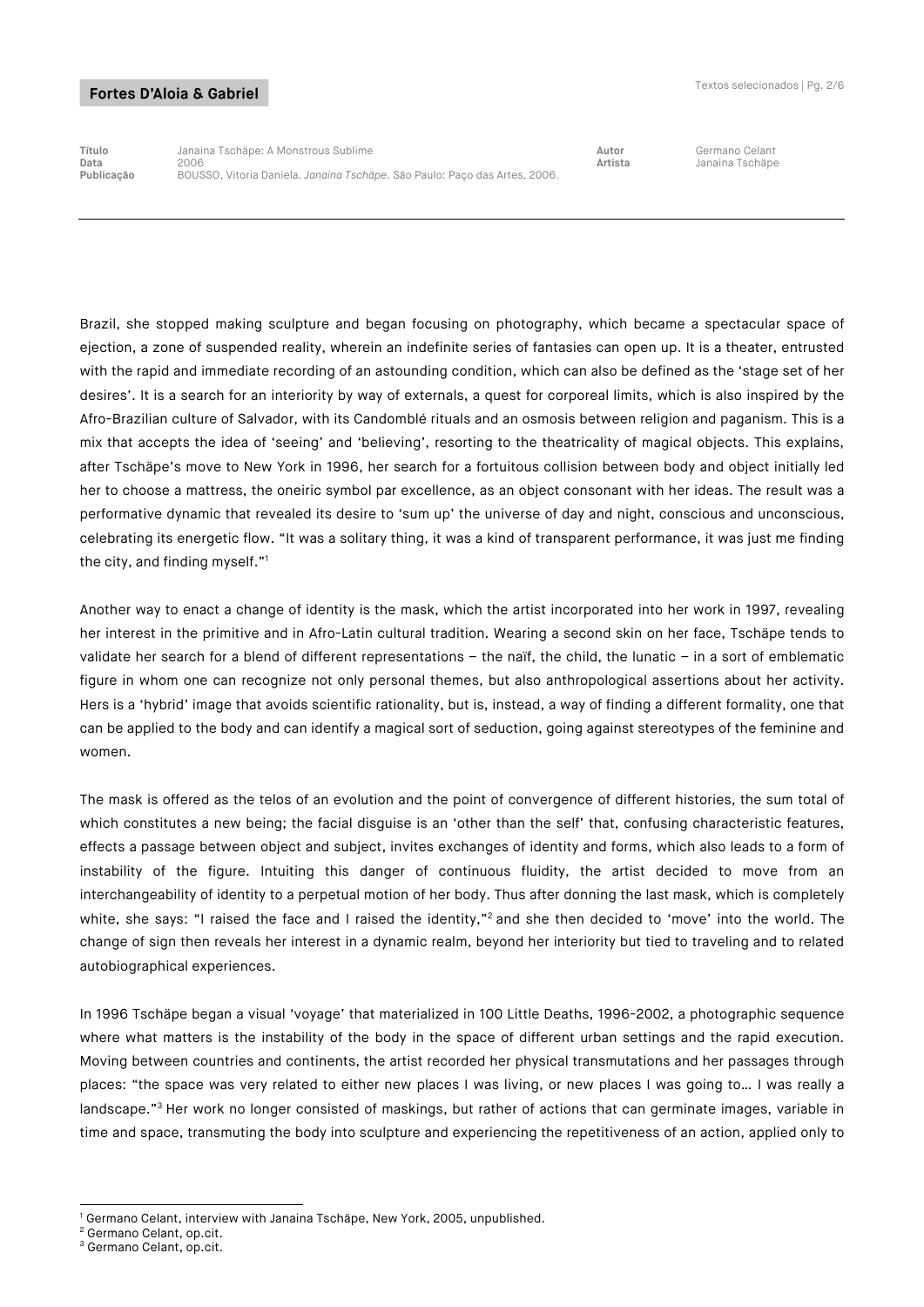**Título** Janaina Tschäpe: A Monstrous Sublime **Autor** Germano Celant **Data** 2006 **Artista** Janaina Tschäpe **Publicação** BOUSSO, Vitoria Daniela. *Janaina Tschäpe*. São Paulo: Paço das Artes, 2006.

herself. "I want to be able to be somewhere and create something just with the camera and me, without having to use anything."4

Mutation is transferred into a metaphor of an encounter between person and setting, where desire is also a place of death, the place where the image is not an integral part of a meaning, except to suggest the limit of the loss of self in a territory: "It was the idea of me dying, or living a little history, that was very short in every place. Like dying a little bit."<sup>5</sup> The result is a 'dreamed' totality precisely because the oneiric images are ephemeral and at the threshold of reality. Losing herself in them, Tschäpe becomes a maker of 'visions' in which physical and psychophysical dynamics are interwoven. Like Narcissus, she enters her reflected image, but is negated as identity – her face is always hidden, as if to obliterate her disturbing eyes – to explore a different dimension of female existence. She aspires to a freedom of absolute and unconditional movement, determined only by herself, but she is aware that this result is inevitably buildable within a defined territory. For this reason she never stays still but finds places and loses herself in them, to maintain a dynamic continuity between ego and id, person and context. She dies in these places, because she deliberately accentuates her detachment from others, with whom she has difficulty communicating.

In this sense the loss and dissolution of the eyes indicate a 'dislocation' of signs, typical of surreal thought, where beauty is no longer thinkable in one sole place or in a rigid harmony, a seductive glance, or a sensual apparition. Instead it can also exist in a state leading into its opposite, deformation and disharmony, where the body can be undone and disjoined, without identity and without limits. And since the name Janaina means Orixa iemanjá, or 'queen of the ocean' in Candomblé, the new definition of her body passes through a fluid expansion; it is liquid, 'nonepidermal', made up of a transparent film, in latex, full of water, which, having neither depth nor materiality, as in Capri Exterieur, 1999, reflects the incorporeal nature of the dream.

In He drowned in her eyes as she asked him to follow, 2000, shot in Spain, Brazil, and the United States, the 20 minute super-8 film tells a story without becoming narrative. "I like the idea of working with a fragmented narrative, so the viewer has room to construct a story for him/herself<sup>"6</sup> about a creature whose epidermal boundary of the hand, foot, face, or leg expands and multiplies, going beyond itself to reveal a hidden order. It is the continuation of a discourse 'from within' that escapes any concrete weight other than visual language, and in particular language that speaks through images. In the interstices of the adventure between two beings, one intuits a relationship and the tragic death of a sailor and a siren. The latter, for Tschäpe, is the historical and literary prototype of the mythical woman, who seduces through the double nature of her being. An aquatic nymph who symbolizes an extra-human context, thereby shifting the image of the woman from the preordained and disenchanted dimension to a surprising and monstrous condition (in the sense that monstrum originally meant a marvel). Her otherness, as a half-human and half-animal being, projects her into a mythical place where she is divine – "janaina," a sea divinity, with her blue garment, green teeth, and blue legs – an original figure associated with a fantastical world: the unknown universe of man, fisherman, or sailor.

-

<sup>4</sup> Germano Celant, op.cit.

<sup>&</sup>lt;sup>5</sup> Germano Celant, op.cit.

<sup>6</sup> Quoted by Linda Yablonsky, in "Putting Guts on the Outside, *Artnews*, September 2003.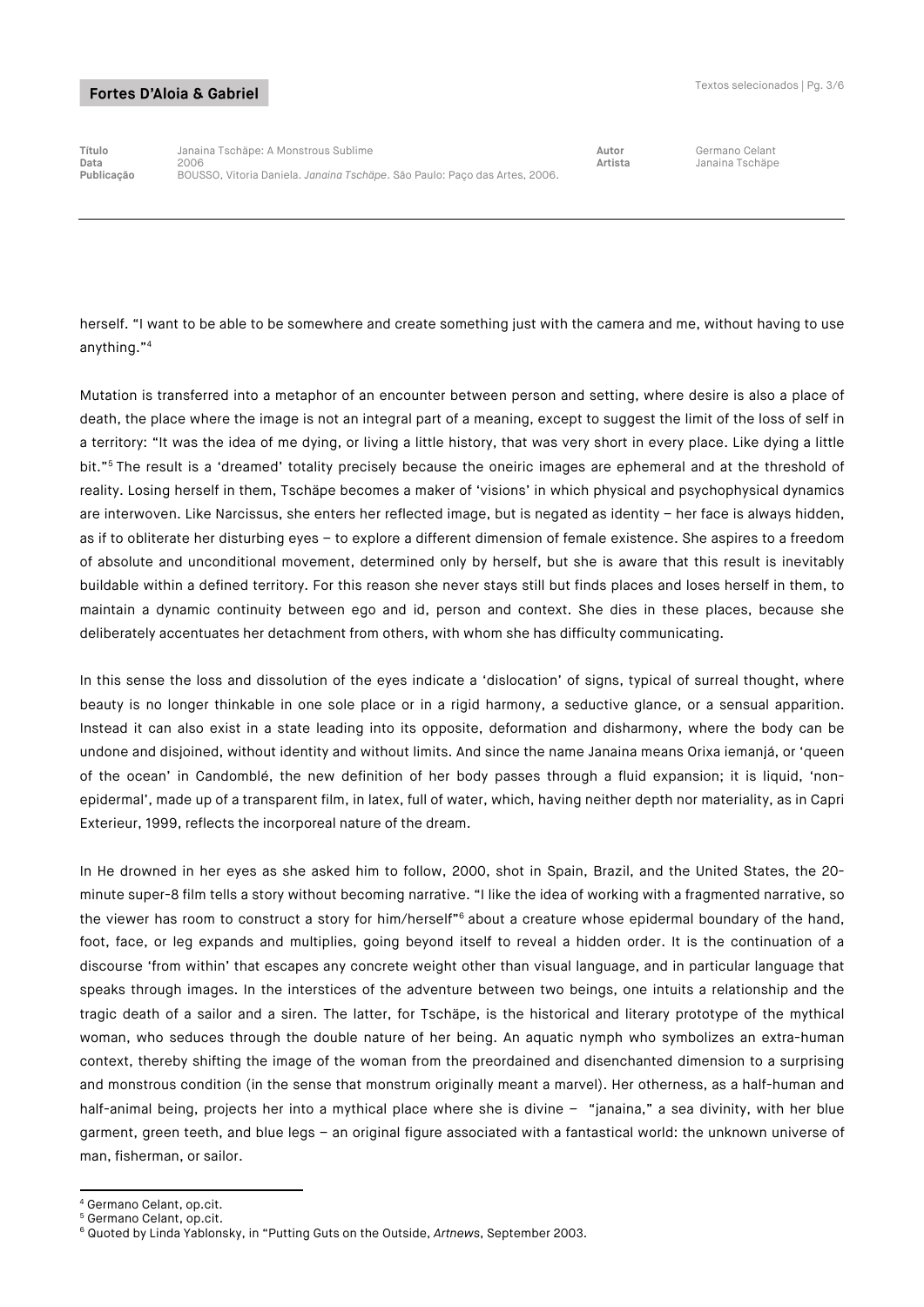**Título** Janaina Tschäpe: A Monstrous Sublime **Autor** Germano Celant **Data** 2006 **Artista** Janaina Tschäpe **Publicação** BOUSSO, Vitoria Daniela. *Janaina Tschäpe*. São Paulo: Paço das Artes, 2006.

Devil, 2000, belongs to the same realm, where, in a perverse game, the naked and sensual figure of the woman reveals feral wings, almost an extension of the 'perverse' and the delirious that align within the human person. It is almost an initiatory declaration of descent to the underworld of the unconscious and the unknown, which seems to trace the artist's itinerary. The subversive potential of this image is a way to distance oneself from the codified rules of human existence. Making oneself other and different signifies keeping the voyeur-viewer suspended, to subject him or her to a series of questions about the concept of the feminine. An analysis of how the topos of the figure of the woman is represented in painting and in literature reveals a predominance of the nude, which implies a natural offering and male excitation. This is an innocent subject that, placed in an architectural and urban context, as in the work of Paul Delvaux and René Magritte, modifies the iconography of the city, turning it into an Eden and a nirvana. Tschäpe subverts this positive and mythical function, to introduce a different sort of physical integrity, that of the woman as the almost diabolical 'generatrix' of tension and uncontrolled energy. She raises doubts about her naturalness and virginity, declaring herself as a non-neutral, but fatal being. It is a miraculous apparition, a ferment of revelation as well as danger.

The disruptive power of the feminine does not only proceed through seduction and sexual behavior; it also unfolds in everyday gestures, where it functions as a great mother for the family and for social life. In Camaleoas, 2002, the artist shoots and documents, as in a reality show, the simple, daily actions of four women, Fatima, Cristal, Jani, and Claudia, who occupy the screen with their spontaneity. The inhabitants of a favela in Rio de Janeiro, they reflect its behavior and way of life, but their performance before the camera pushes them to act the roles of four heroines, the Camaleoas, or chameleons, constructing their personalities and clothing, their masks and stage props. There is a deliberate and sought out departure from everyday life, which pertains to the female, capable inventing a new personality for herself through even the most abject daily realities of life.

In After the Rain, 2003, shot in the mountains and along the coast of Rio de Janeiro and Minas Gerais and presented on three screens, the classical nature of the female divinity is transformed into an astonishing plastic vision, brought alive through a modification of the body. It is an apparition of a sacred nature, timeless, a bearer of appendices and soft and sensual prostheses, colorful and silky, which transfigure the figure in surprising fashion. Female beings who do not fall within any representative category, but are reality, since they possess names like Mana, Neia, Ducha, Dani, and Zeth, and are portrayed in real settings, such as meadows, forests, and courtyards. They are creatures that, through a liquid mucus, exhibit unusual protuberances, made of tubes and spheres, tulle and elastic fabric, orange, pink, green, or blue in color. In an evolution of the prostheses of the Brazilian artist Lygia Clark, but in a biomorphic direction, they cover parts of the body, from the neck down, and are almost always organic in nature and full of water, so they float freely in their environments, be these oceans, waterfalls, or rivers, as if they were fetuses in a maternal womb. These are divinities that personify fertilizing water, interwoven with the fecund earth, almost like memories of a surreal female movement, as in the paintings of Eleonora Carrington and Frida Kahlo. Sources of life, nurturers, they exemplify woman's descent to and return from the original sources of unknown and mysterious energy, when she was a primordial creature – a siren or an aquatic serpent: "I wanted to create a world between rainstorm, between reality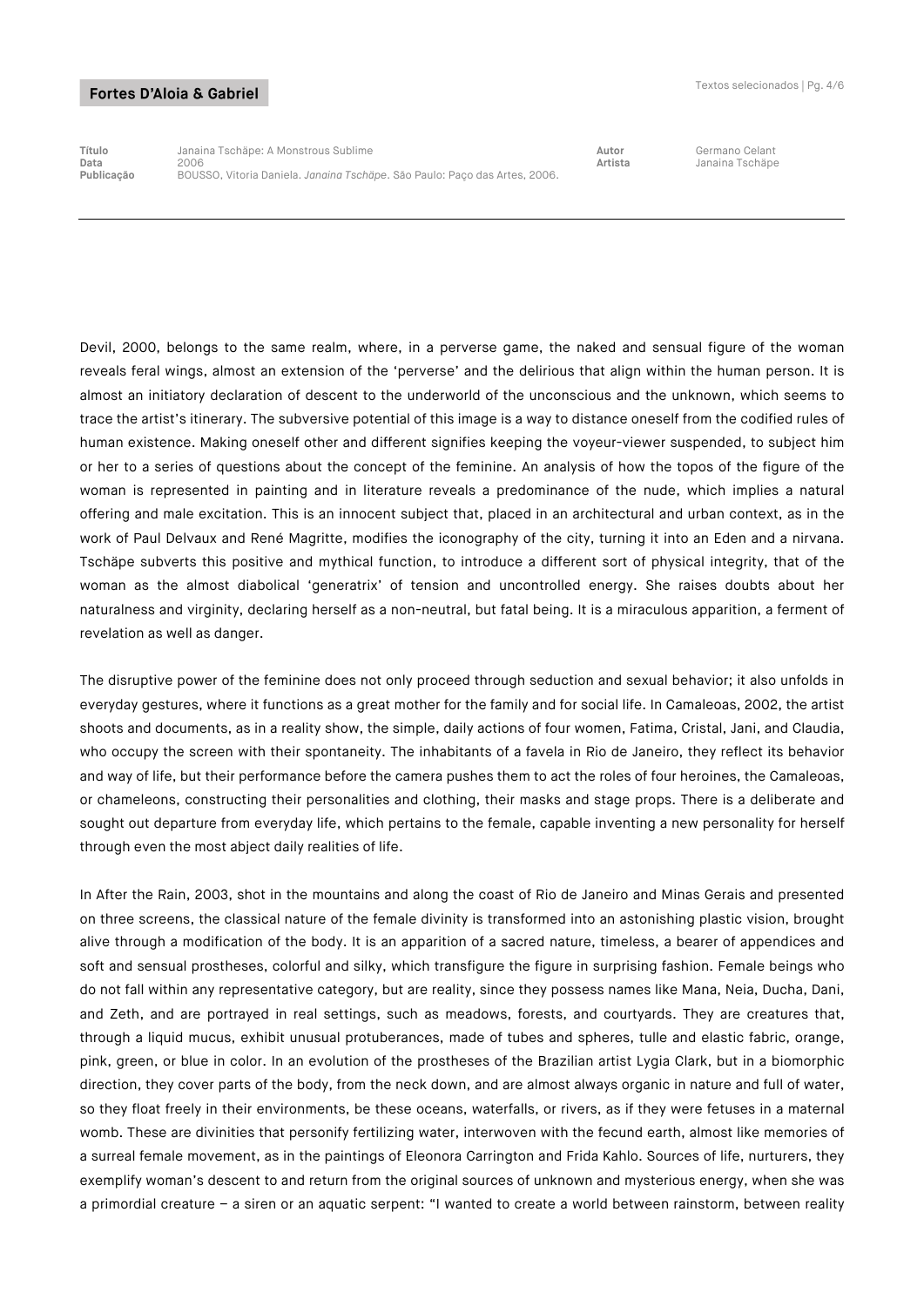**Título** Janaina Tschäpe: A Monstrous Sublime **Autor** Germano Celant **Data** 2006 **Artista** Janaina Tschäpe **Publicação** BOUSSO, Vitoria Daniela. *Janaina Tschäpe*. São Paulo: Paço das Artes, 2006.

and fiction, something that bursts out of you, like when you walk into the woods after rain and you see mushrooms coming out."7

It is an attempt to return to lost Olympus, where Venus is not presented through her perfection, but through the emblematic details that make her a creative force, since she is half-woman and half-fish. She is a womb and a vessel, a uterus and a fetus, which contains within itself a series of imaginary possibilities. It is interesting to note that at the Centre d'Art in Albi, Toulouse, France, After the Rain was shown in a basement of an old building, as if Tschäpe wanted to develop the analogy of the womb-matrix of the hollow, sign of intimacy and repose, to the point where the installation included a drawing and some prostheses, revealing the alchemical gestation of art, made of painting and sculpture, film and photography, which converge in a hermetic vessel, where the two-dimensionality and threedimensionality of things become living forms.

The house too, with its windows and its illuminated interiors, represents an internal dimension, the warm and welcoming environment that protects the fragile being from external adversity and, in fact, it becomes a territory of life for the marvelous being in The Moat and the Moon, 2003. After leaving the water and traversing a wood, the figure with an extendible and elastic body finds, in the sensibility of a historic place, imbued with culture, a cozy and sheltered environment, which, in the work's installation, offers its damask-covered walls for the display of documentary evidence of the event filmed and photographed by Tschäpe.

In Agua viva, 2003, a liquid territory accommodates the evolution of a sublime figure with female connotations. It is an aquatic divinity whose body and garments float, creating erotic and marvelous images. Its gestures are gentle and sensual, interweaving with organic forms that can be captured or move freely, as if their relationship to the water nymph were one of attraction and repulsion, in a sort of amorous game. In Agua viva, the mutable and indefinite image of the liquid in which the female figure lives relates to the drawings The Interior of Water, 2003 which strive to express the lightness and mobility of the context. Not being documents of an event or a performance, they are a presence full of an inner vision of aquatic places, as if they were aspiring to lower the glance of the being that is submerged and will adapt its perception to the colors and to the transparency of the water. In the drawings, watercolors on paper, so numerous that they sometimes take the form of rolls or long folders, a scene unfolds with infinite variations, neverending, to begin again, since the glance is suspended within the liquid. There is a relentless multiplicity of luminous reflections, which, moving across the surface of the sea or river, become elements and landscapes of colors that gradually slide into one another, with suspended and powerful effects.

In her drawings the artist is a spectator to her aquatic immersion, in Blood, Sea, 2004, a 4-channel video installation, she is, instead, and external witness to a world of aquatic creatures that are fascinating, being half-fish, half-woman. They are the sirens in the amusement park in Weeki Wachee, Florida. The work is inspired by a text written by Calvino that states, "The conditions that obtained when life had not yet emerged from oceans have not subsequently changed a great deal for the cells of the human body, bathed by the primordial wave which continues to flow in the arteries. Our blood in fact has a chemical composition analogous to that of the sea of our origins, from which the first living cells

<sup>-</sup> $7$  Linda Yablonsky, op.cit.